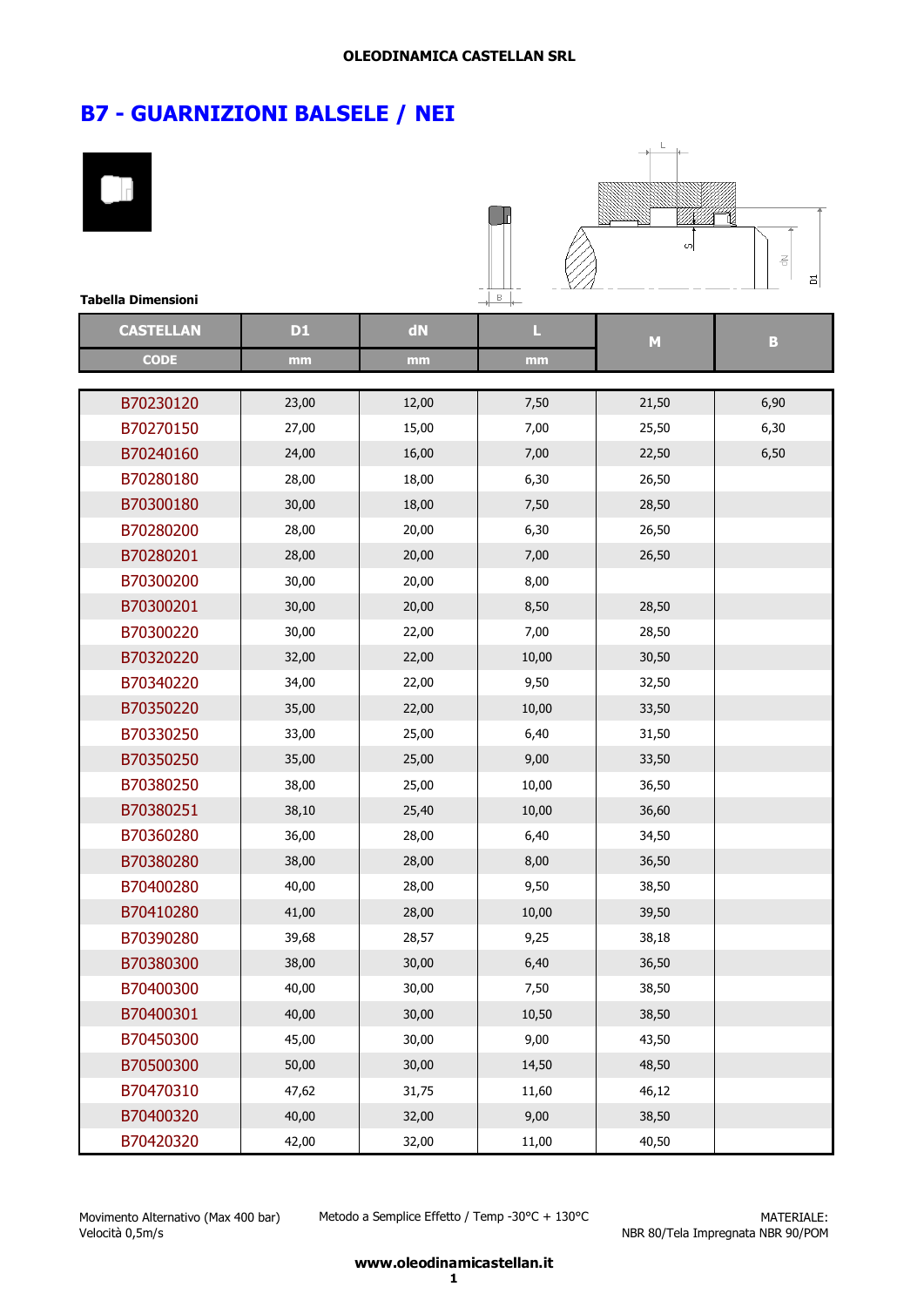



| <b>Tabella Dimensioni</b> |           |       | $\rightarrow$ |       |                         |
|---------------------------|-----------|-------|---------------|-------|-------------------------|
| <b>CASTELLAN</b>          | <b>D1</b> | dN    | L             | M     | $\overline{\mathbf{B}}$ |
| <b>CODE</b>               | mm        | mm    | mm            |       |                         |
|                           |           |       |               |       |                         |
| B70450320                 | 45,00     | 32,00 | 10,00         | 43,50 |                         |
| B70500340                 | 50,80     | 34,92 | 8,50          | 49,30 |                         |
| B70450350                 | 45,00     | 35,00 | 10,50         | 43,50 |                         |
| B70430360                 | 43,00     | 36,00 | 6,50          | 41,50 |                         |
| B70440360                 | 44,00     | 36,00 | 6,40          | 42,50 |                         |
| B70460360                 | 46,00     | 36,00 | 8,50          | 44,50 |                         |
| B70480360                 | 48,00     | 36,00 | 9,50          | 46,50 |                         |
| B70480361                 | 48,00     | 36,00 | 12,00         | 46,50 |                         |
| B70500380                 | 50,80     | 38,10 | 10,00         | 49,30 |                         |
| B70530380                 | 53,97     | 38,10 | 10,50         | 52,47 |                         |
| B70480400                 | 48,00     | 40,00 | 6,50          | 46,50 |                         |
| B70500400                 | 50,00     | 40,00 | 8,00          | 48,50 |                         |
| B70500401                 | 50,00     | 40,00 | 10,50         | 48,50 |                         |
| B70500402                 | 50,00     | 40,00 | 11,00         | 48,50 | 10,00                   |
| B70550400                 | 55,00     | 40,00 | 8,00          | 53,50 |                         |
| B70550401                 | 55,00     | 40,00 | 11,00         | 53,50 |                         |
| B70600400                 | 60,00     | 40,00 | 14,50         | 58,50 |                         |
| B70520420                 | 52,00     | 42,00 | 9,00          | 50,50 |                         |
| B70530440                 | 53,97     | 44,45 | 7,62          | 52,47 |                         |
| B70600440                 | 60,32     | 44,45 | 11,60         | 58,82 |                         |
| B70550450                 | 55,00     | 45,00 | 8,00          | 53,50 |                         |
| B70550451                 | 55,00     | 45,00 | 11,00         | 53,50 |                         |
| B70570450                 | 57,00     | 45,00 | 10,00         | 55,50 |                         |
| B70600450                 | 60,00     | 45,00 | 10,50         | 58,50 |                         |
| B70650450                 | 65,00     | 45,00 | 14,50         | 63,50 |                         |
| B70600500                 | 60,00     | 50,00 | 8,00          | 58,50 |                         |
| B70600501                 | 60,00     | 50,00 | 10,00         | 58,50 |                         |
| B70620500                 | 62,00     | 50,00 | 10,00         | 60,50 |                         |
| B70700500                 | 70,00     | 50,00 | 14,50         | 68,50 |                         |
| B70660540                 | 66,00     | 54,00 | 9,50          | 64,50 |                         |

Movimento Alternativo (Max 400 bar) Velocità 0,5m/s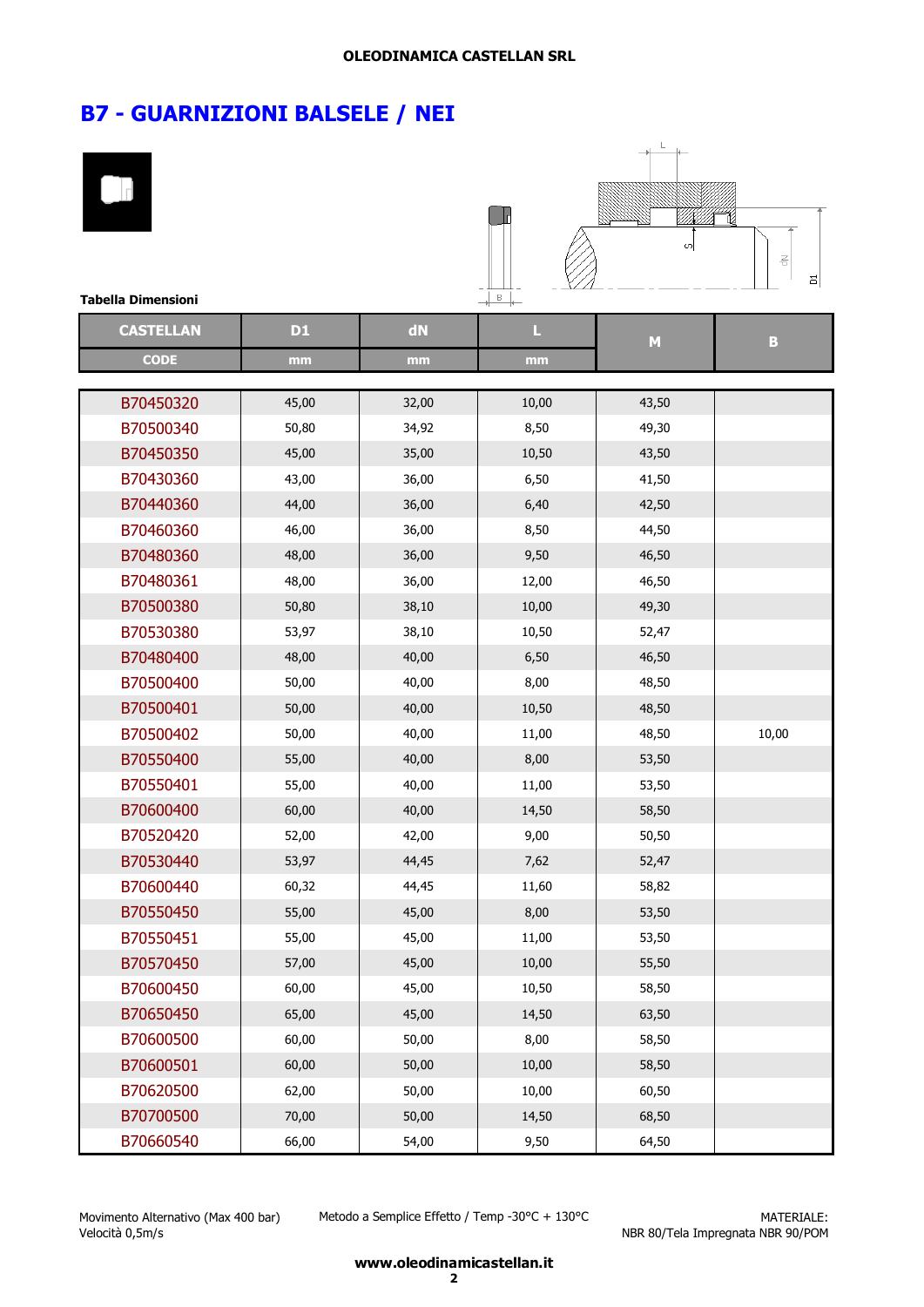



| <b>Tabella Dimensioni</b> |           |       | $\rightarrow$ |       |                         |
|---------------------------|-----------|-------|---------------|-------|-------------------------|
| <b>CASTELLAN</b>          | <b>D1</b> | dN    | L             | M     | $\overline{\mathbf{B}}$ |
| <b>CODE</b>               | mm        | mm    | mm            |       |                         |
|                           |           |       |               |       |                         |
| B70650550                 | 65,00     | 55,00 | 8,00          | 63,50 |                         |
| B70650551                 | 65,00     | 55,00 | 10,50         | 63,50 |                         |
| B70700550                 | 70,00     | 55,00 | 10,50         | 68,50 |                         |
| B70750550                 | 75,00     | 55,00 | 14,50         | 73,50 |                         |
| B70710560                 | 71,00     | 56,00 | 10,50         | 69,50 |                         |
| B70760560                 | 76,00     | 56,00 | 14,50         | 74,50 |                         |
| B70690570                 | 69,85     | 57,15 | 10,00         | 68,35 |                         |
| B70690600                 | 69,50     | 60,00 | 7,00          | 68,00 |                         |
| B70700600                 | 70,00     | 60,00 | 11,00         | 68,50 |                         |
| B70700601                 | 70,00     | 60,00 | 13,00         | 68,50 |                         |
| B70720600                 | 72,00     | 60,00 | 10,00         | 70,50 |                         |
| B70750600                 | 75,00     | 60,00 | 13,00         | 73,50 |                         |
| B70800600                 | 80,00     | 60,00 | 14,50         | 78,50 |                         |
| B70750630                 | 75,00     | 63,00 | 11,00         | 73,50 |                         |
| B70780630                 | 78,00     | 63,00 | 12,50         | 76,50 |                         |
| B70830630                 | 83,00     | 63,00 | 14,50         | 81,50 |                         |
| B70760630                 | 76,20     | 63,50 | 8,50          | 74,70 |                         |
| B70770630                 | 77,78     | 63,50 | 11,50         | 76,28 |                         |
| B70820630                 | 82,55     | 63,50 | 14,28         | 81,05 |                         |
| B70750650                 | 75,00     | 65,00 | 13,50         | 73,50 |                         |
| B70770650                 | 77,00     | 65,00 | 9,60          | 75,50 |                         |
| B70800650                 | 80,00     | 65,00 | 11,50         | 78,50 |                         |
| B70800651                 | 80,00     | 65,00 | 12,50         | 78,50 |                         |
| B70800700                 | 80,00     | 70,00 | 8,00          | 78,50 |                         |
| B70800701                 | 80,00     | 70,00 | 13,00         | 78,50 |                         |
| B70820700                 | 82,00     | 70,00 | 10,50         | 80,50 |                         |
| B70840700                 | 84,00     | 70,00 | 12,50         | 82,50 |                         |
| B70850700                 | 85,00     | 70,00 | 12,50         | 83,50 |                         |
| B70850750                 | 85,00     | 75,00 | 7,50          |       |                         |
| B70850751                 | 85,00     | 75,00 | 11,00         | 83,50 |                         |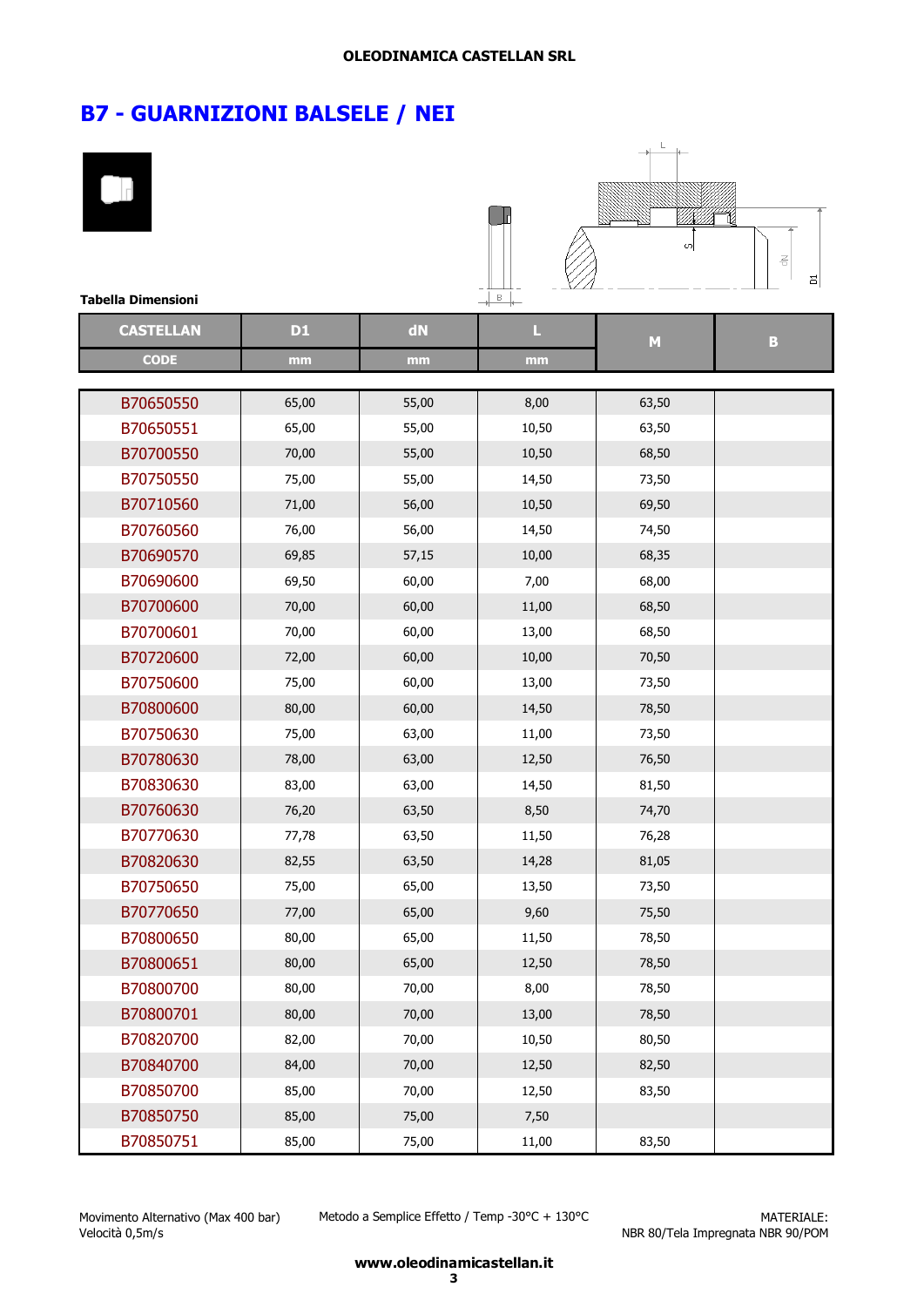



| <b>Tabella Dimensioni</b> |           |        | $B \downarrow$ |           |                         |
|---------------------------|-----------|--------|----------------|-----------|-------------------------|
| <b>CASTELLAN</b>          | <b>D1</b> | dN     | Ц              | ${\bf M}$ | $\overline{\mathbf{B}}$ |
| <b>CODE</b>               | mm        | mm     | mm             |           |                         |
|                           |           |        |                |           |                         |
| B70900750                 | 90,00     | 75,00  | 11,50          | 88,50     |                         |
| B70900751                 | 90,00     | 75,00  | 12,80          | 88,50     |                         |
| B70950750                 | 95,00     | 75,00  | 14,50          | 93,50     |                         |
| B70930800                 | 93,00     | 80,00  | 14,50          | 91,50     |                         |
| B70950800                 | 95,00     | 80,00  | 12,00          | 93,50     |                         |
| B70960800                 | 96,00     | 80,00  | 10,50          | 94,50     |                         |
| B71000800                 | 100,00    | 80,00  | 14,50          | 98,50     |                         |
| B70950850                 | 95,00     | 85,00  | 8,00           | 93,50     |                         |
| B71000850                 | 100,00    | 85,00  | 12,00          | 98,50     |                         |
| B71050850                 | 105,00    | 85,00  | 14,80          | 103,50    |                         |
| B71140880                 | 114,30    | 88,90  | 19,50          | 112,80    |                         |
| B71050900                 | 105,00    | 90,00  | 9,50           | 103,50    |                         |
| B71050901                 | 105,00    | 90,00  | 12,50          | 103,50    |                         |
| B71060900                 | 106,20    | 90,00  | 10,80          | 104,70    |                         |
| B71100900                 | 110,00    | 90,00  | 12,50          | 108,50    |                         |
| B71050950                 | 105,00    | 95,00  | 11,00          | 103,50    |                         |
| B71120950                 | 112,00    | 95,00  | 12,00          | 110,50    |                         |
| B71150950                 | 115,00    | 95,00  | 14,50          | 113,50    |                         |
| B71151000                 | 115,00    | 100,00 | 11,50          | 113,50    |                         |
| B71151001                 | 115,00    | 100,00 | 12,50          | 113,50    |                         |
| B71201000                 | 120,00    | 100,00 | 12,00          | 118,50    |                         |
| B71201001                 | 120,00    | 100,00 | 14,50          | 118,50    |                         |
| B71151050                 | 115,00    | 105,00 | 11,00          | 113,50    |                         |
| B71251050                 | 125,00    | 105,00 | 12,50          | 123,50    |                         |
| B71251100                 | 125,00    | 110,00 | 12,00          | 123,50    |                         |
| B71301100                 | 130,00    | 110,00 | 12,50          | 128,50    |                         |
| B71351100                 | 135,00    | 110,00 | 15,50          | 133,50    |                         |
| B71301200                 | 130,00    | 120,00 | 10,50          |           |                         |
| B71321200                 | 132,70    | 120,00 | 10,00          | 131,20    |                         |
| B71351200                 | 135,00    | 120,00 | 12,50          | 133,50    |                         |